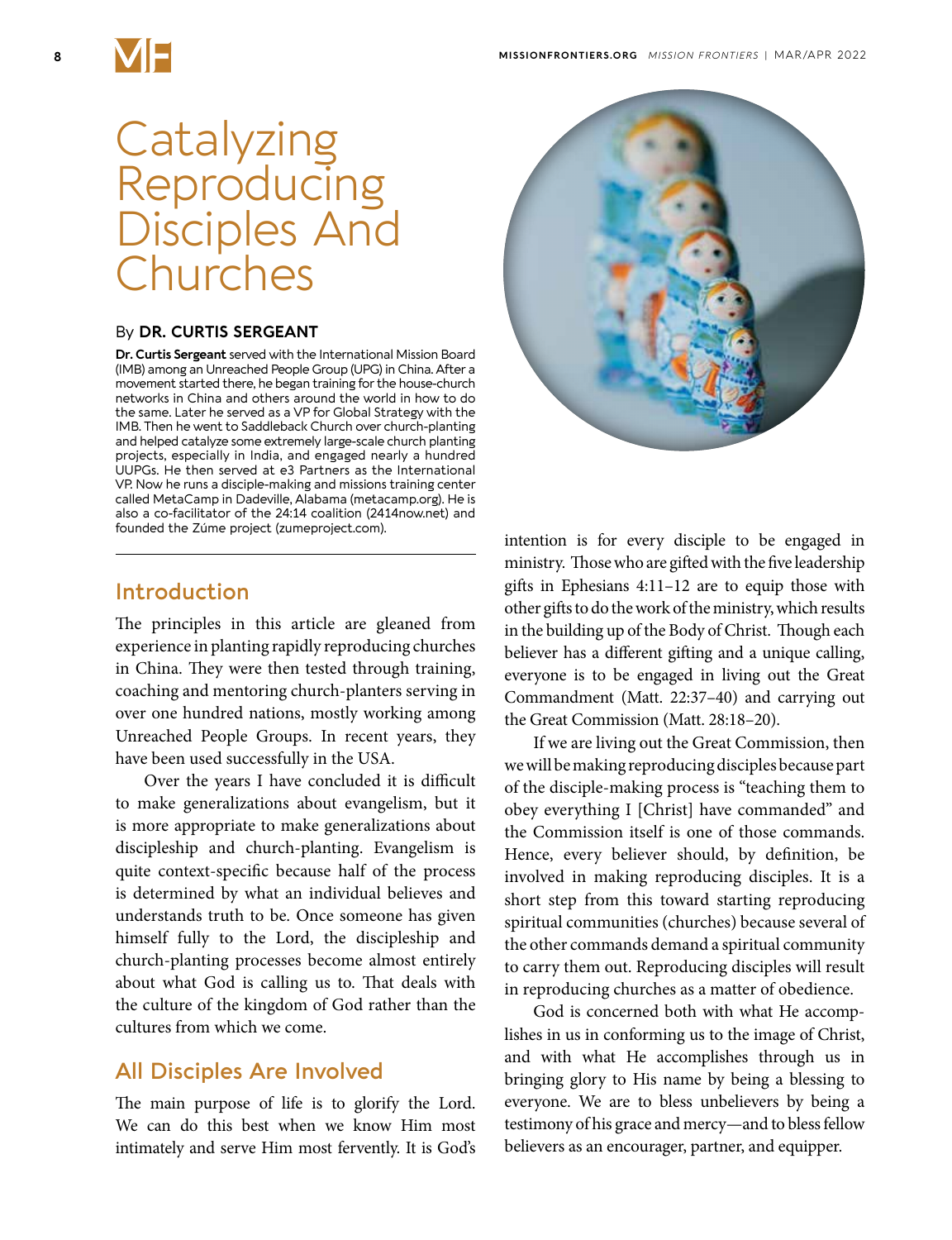

# **Be Worth Reproducing**

Our constant aspiration should be to grow in our character, faith, fruit of the Spirit and obedience. Such growth in discipleship transforms us into something that is desirable to reproduce. God is not interested in multiplying mediocrity. Hence, one of the first considerations for every disciple to consider as he/she begins such ministry is to spend time in introspection and if necessary, repentance. We must never become complacent or satisfied with the level of maturity and love and faith to which the Lord has already brought us. We must continually aspire to more fully and completely love the Lord our God with all of our hearts, minds, souls and strength and to love our neighbors as ourselves. One way we can pursue this is to structure our spiritual communities to provide what I like to call dual accountability. That is, accountability to obey the Lord, and accountability to pass on to others what we have received.

> God is not interested in multiplying mediocrity.

The spiritual economy differs from the earthly economy in that the spiritual economy is based on giving away what one has. God reveals more of Himself to us when we are faithful in sharing with others what we already know of Him. He gives more insight and revelation to those who are faithful in sharing with others what they already understand. He speaks to us more clearly when we obey what he has already spoken to us.

This means the most loving thing we can do for one another is to hold one another accountable for obeying what we learn from the Lord and for sharing it with others. This is not a matter of legalism but of love. This is what we must do if we truly want the best for one another, the greatest spiritual blessing and insight and the deepest intimacy with our Father.

From a practical standpoint, this can be carried out in many ways, but the simplest is my favorite. At the end of each time of Bible discussion and

God reveals more of Himself to us when we are faithful in sharing with others what we already know of Him.

prayer, each disciple spends time in small groups expressing to others in the group what the Lord is specifically speaking to him/her about and with whom they plan to have a spiritual discussion about the topic. The person(s) with whom they share might be unbelievers, in which case the conversation might be more pre-evangelistic or evangelistic in nature, or they might be believers in which case the conversation might be more for encouragement or equipping. The next time the group gathers, each person shares how they did in obeying what the Lord had spoken to them and in sharing it with others. In such a setting, the entire group can remain on the same passage or topic until everyone in the group has proven faithful in incorporating specific applications into their own lives and faithful in passing on to others the insights they are gleaning. This keeps every disciple constantly involved in either evangelizing the lost or helping to disciple fellow believers or both.

#### **Rethinking Leadership**

Therefore, since ministry is not only for the "mature" but for all of us who follow Christ, all of us are "leaders" in some sense of the word. In the church we tend to think of leaders as those who serve in a role of one or more of the five-fold gifts in Ephesians 4:11–12: apostles, prophets, evangelists, pastors and teachers; or else in terms of the officers of the church, bishops/pastors, elders or deacons. We tend to have an attitude that leaders in the church must be mature believers. This view is fine as long as we remember that is one type of leadership. In another sense, God has given each individual a sphere of influence. A poor, illiterate housewife in the developing world can be a "leader" for her children and neighbors. This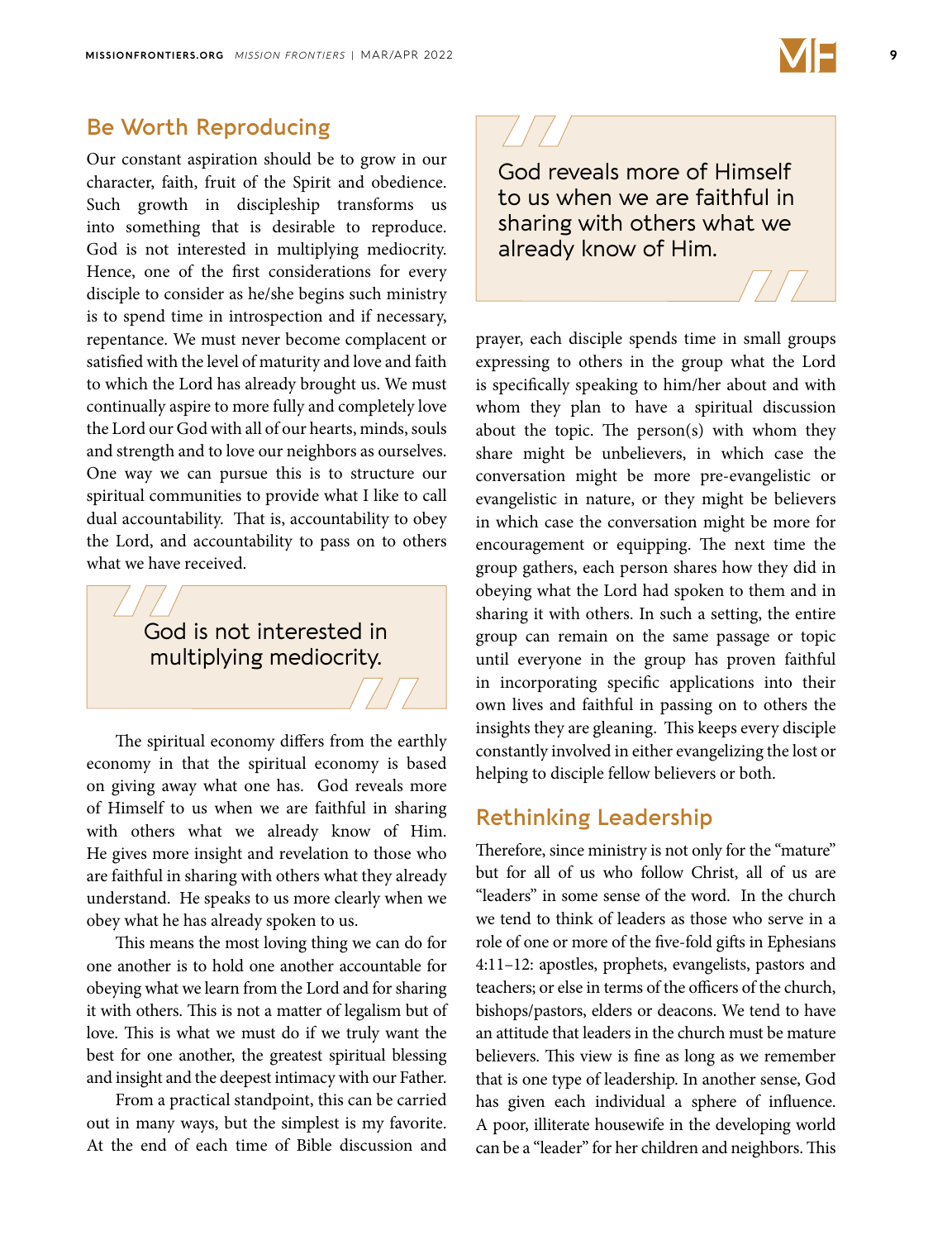

type of "leadership" needs greater emphasis in the kingdom of God today.

I like to think of this type of leadership in terms of the metaphor of a mother duck leading her ducklings. As they walk or swim single file, only the first duckling is following the mother duck. Each of the other ducklings is following the one preceding them in line. In order to lead a duckling like this, one does not have to be a mature duck, just one step ahead of another duckling. In this metaphor, it is important to realize there is only one Leader of leaders—Jesus. All the rest of us are simply ducklings. None of us is totally mature (to the fullness of the measure of the stature of Christ). We are all "in process." This does not excuse us from the responsibility to lead those whom we can,

however. We still have the responsibility to steward whatever leadership opportunities God has given us.

At that point I ask them to make a list of 100 people with whom they need to share the good news about Jesus. I ask them to select five to share with immediately.

# **Helping Shape New Converts**

The process of establishing a pattern of dual accountability and involving each disciple in leadership begins with immediately guiding new converts to evangelize their own friends and family. As soon as someone decides to repent and follow Jesus, I like to tell them, "It is a great blessing to bring others into a relationship with Jesus. It is a greater blessing to start a new spiritual community. It is the greatest blessing to equip others to start new spiritual communities. Right now, I want to help you have blessing, greater blessing, and the greatest blessing."

At that point I ask them to make a list of 100 people with whom they need to share the good news about Jesus. I ask them to select five to share with immediately. I then teach them some contextually appropriate ways to share the gospel and have them practice five times, each time envisioning they are sharing with one of the five people on their list. I do the same thing in helping them prepare to share their testimony and practicing it. This process takes at least two hours but is well worth the time invested. When I finish, I set a time to meet back with me and send them out to share their faith. I instruct them to follow the same process I followed with them should any of the five people they share with decide to follow the Lord. Frequently, one or more people come to the Lord as a result and sometimes a new spiritual community (church) is born very quickly.

When I meet back with them, I model the dual accountability model and if they have not shared with five people and followed up with any who responded positively, then we go over the same material again and make sure they have all the preparation they need. This sets up a pattern for their spiritual lives. More responsibility and leadership are given to those who have been faithful in the small elements of responsibility they have already practiced. Small increments are important in this respect. This approach is most easily practiced in a small group setting so if you are part of a larger church then you should offer such accountability structures as a subset of the large group meetings.

## **Self-Feeding**

Every new disciple must also be equipped to be spiritually self-feeding in at least four aspects: Scripture, prayer, church life and proper response to persecution and suffering. These are some of the primary ways God grows us to maturity.

In terms of being able to interpret and apply Scripture, this can most easily be done by teaching a series of questions that can be applied in any Scripture study. Generally, this will include questions of observation, interpretation and application. There are a number of sets of questions that can be used in this way, depending on the age or education level and the level of spiritual sophistication of the believers.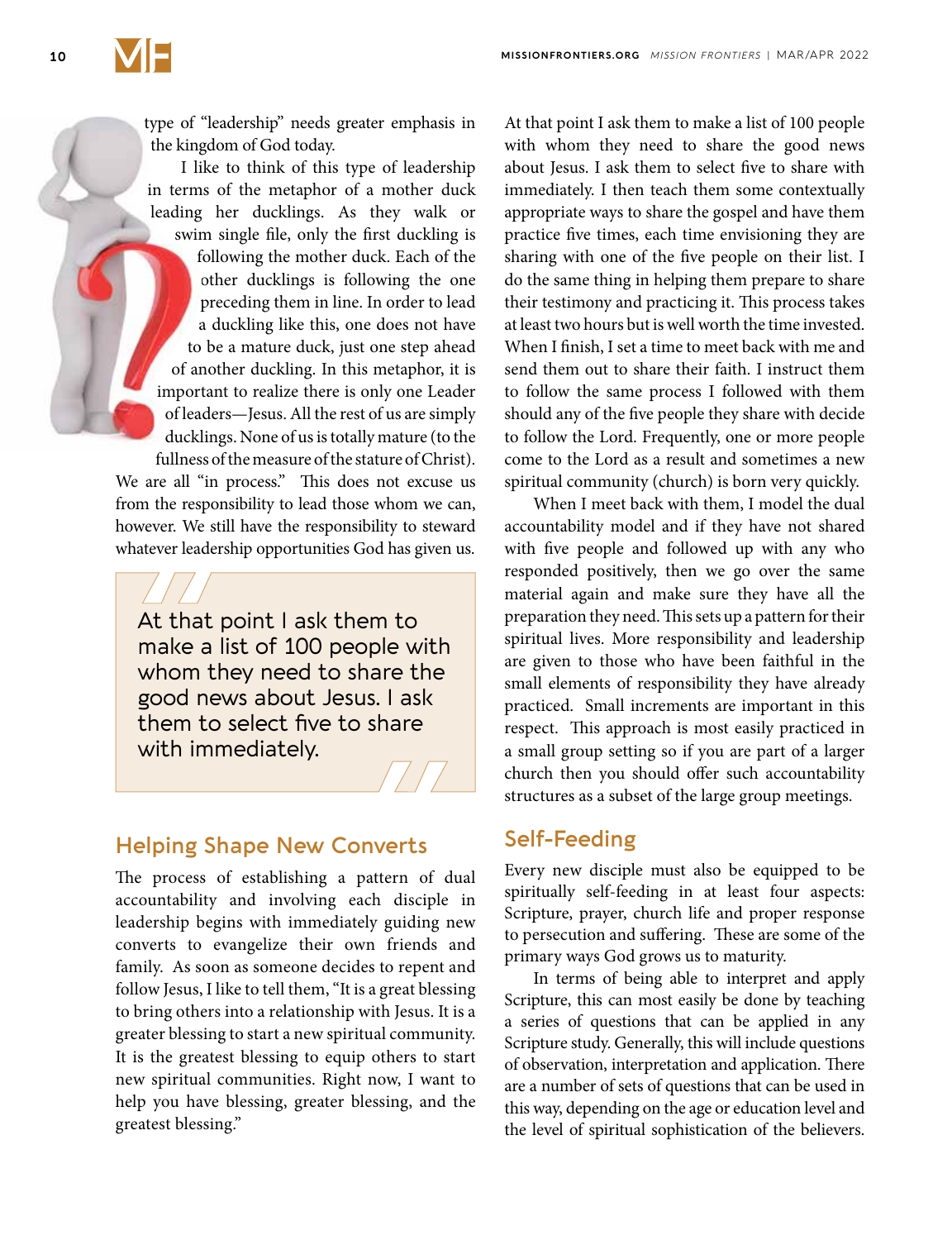

The point is that after reading or hearing a passage of Scripture every believer should be able to tell what it says, what it means, and the implications it has for his/ her life. Clearly someone's ability to do this and the depth at which they do it will increase over time, but the point is to establish a pattern for how they view and respond to Scripture. Additional hermeneutic skills are picked up via a regular plan of Bible reading or listening that insures regular immersion in a large volume of Scripture. This is usually done through personal accountability partners.

Prayer is another key tool God uses to grow us into the likeness of Christ. Through prayer we speak to the Lord, hear from His heart and mind, minister to both believers and unbelievers, and more.

Prayer is another key tool God uses to grow us into the likeness of Christ. Through prayer we speak to the Lord, hear from His heart and mind, minister to both believers and unbelievers, and more. Prayer is a teaching tool. It is an evangelism tool. In fact, praying for unbelievers in their presence can be one of the most powerful evangelistic tools that exists. It is often under-utilized. The best way to teach prayer to a new convert is by example reinforced by studying what the Bible says about prayer. Listening prayer is an aspect that is essential to include as a regular and intentional practice. Every disciple must become accustomed to recognizing the Lord's voice in order that they might continually live in a posture of attentive obedience.

**11 MISSIONFRONTIERS.ORG 11 11** *MISSION FRONTIERS* MAR/APR 2022



The church is not only a spiritual community but also serves as the Body of Christ. In Ephesians 4, 1 Corinthians 12, Romans 12 and 1 Peter 4 the Bible expresses how we as members of the Body of Christ have differing gifts and abilities that are to function together in a coordinated fashion in order to build up the Body and bring it to maturity. Thus, for both individual and corporate growth and maturity we must understand how this works and participate in it. This idea is supplemented by numerous "one another" passages in the New Testament. More than 50 times we are told in Scripture to do something for one another in the Body. We need each other in order to grow.

Persecution and suffering are also venues for our spiritual growth and development. The Bible tells us that all who desire to live godly in Christ Jesus will be persecuted (2 Timothy 3:12). We know that we have an enemy who will also oppose us in many ways as we follow the Lord. New believers need to understand how God works to perfect our character, prove our faith, equip us for ministry, and provide a testimony for Him through persecution and suffering. Being aware of this before it happens can help fend off discouragement and help us to be intentional about taking advantage of these opportunities rather than wasting them or responding to them inappropriately.

If a believer understands and can apply these basic opportunities for growth along with the pattern of dual accountability we implement, then they can initiate an entire movement of new churches if for some reason they are separated from their spiritual community. They have the power of the Holy Spirit and access to Scripture along with these basic skills to move them toward maturity and equip them to bring others along. There is no way to stop such a movement.

#### **Training Cycle**

As believers increase in their competence in these areas it is important to help them understand the phases of the training cycle, so they know when and how to transition from modeling, to assisting, to watching, to leaving as they initiate work with new believers or new churches. This is a natural process by which they can help others grow into maturity as well—both individually and corporately.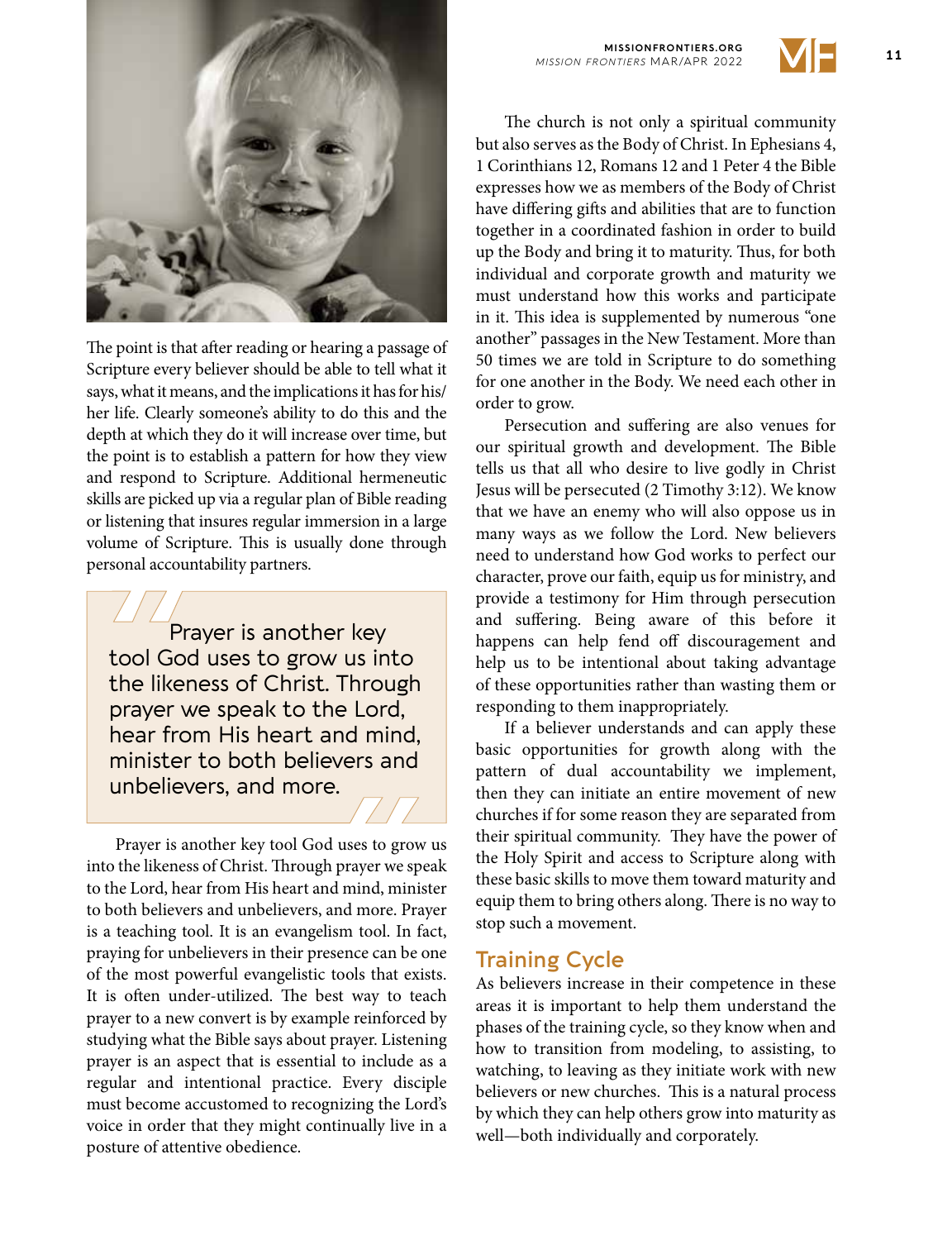

it, the first step in a child learning to ride a bicycle is seeing someone else ride one. This only takes a moment. The purpose is to create awareness.

I like to compare this process to teaching a child to ride a bicycle. Though we rarely think about it, the first step in a child learning to ride a bicycle is seeing someone else ride one. This only takes a moment. The purpose is to create awareness. In making disciples or planting churches this can be an extremely quick process as well. It does not matter how good the model is, simply modeling will never train someone else to ride a bicycle. The learner must get on the seat and begin to pedal for themselves. This brings us to the second stage.

We need to begin to assist the beginner right away. This means the learner is on the seat and we are holding them up. They cannot do it without us, but from the first moments we are trying to reduce their dependence on us. As soon as we believe they have a chance of maintaining their own balance and momentum, we release them. We must be willing to let them fall because in learning it will happen repeatedly. We must not let our fear of them falling prevent us from letting go, however. That is part of the learning process. This stage of learning lasts a

bit longer than the modeling stage, but it should still be kept as short as possible. I like to think in terms of getting through this stage in about three months in a church-planting setting. During that time, I "shadow mentor," modeling with the natural leaders (alone) in the new church what they should do when the entire group meets together. During this period, I am covering the self-feeding skills mentioned earlier.

After assisting, it is time to enter the observation stage. This is a much longer phase, often taking many years. It is carried out at arm's length, however, and is much more occasional in nature. One person can be observing multiple churches at the same time. When someone learns to ride a bicycle, they must be able to mount, dismount, steer, brake, understand the rules of the road and know when and where it is safe to ride. These skills take some time to learn. It is not safe to let a child ride on his/her own until these skills are mastered. In the New Testament we see the apostle Paul use this cycle. He would model and assist with new churches on his missionary journeys. This was a very brief process in all the churches except for Corinth (18 months) and Ephesus (three years). The observation stage, however, lasted for many years. He would come for repeat visits, send coworkers to check on things, write letters, etc. He needed to be sure the churches were practicing and passing on what they had received.

Once the basic skills are learned, it is time for the mentor to exit. It is not only embarrassing but also inconvenient and impractical for a teacher to always be present in order for someone to ride a bicycle. The same is true spiritually. As soon as possible, new believers and new churches should be at the point of being producers rather than merely consumers. Spiritual reproduction should be happening and, in fact, is one good indicator that it is time to consider moving to the next phase. Model for the first generation, assist while they model for the second generation, watch for the third generation and if the other indicators look good, then it is time to leave. We see Paul formally leave the Ephesian church in Acts 20:17–38. It is a touching scene that demonstrates when leaving becomes appropriate and not irresponsible.